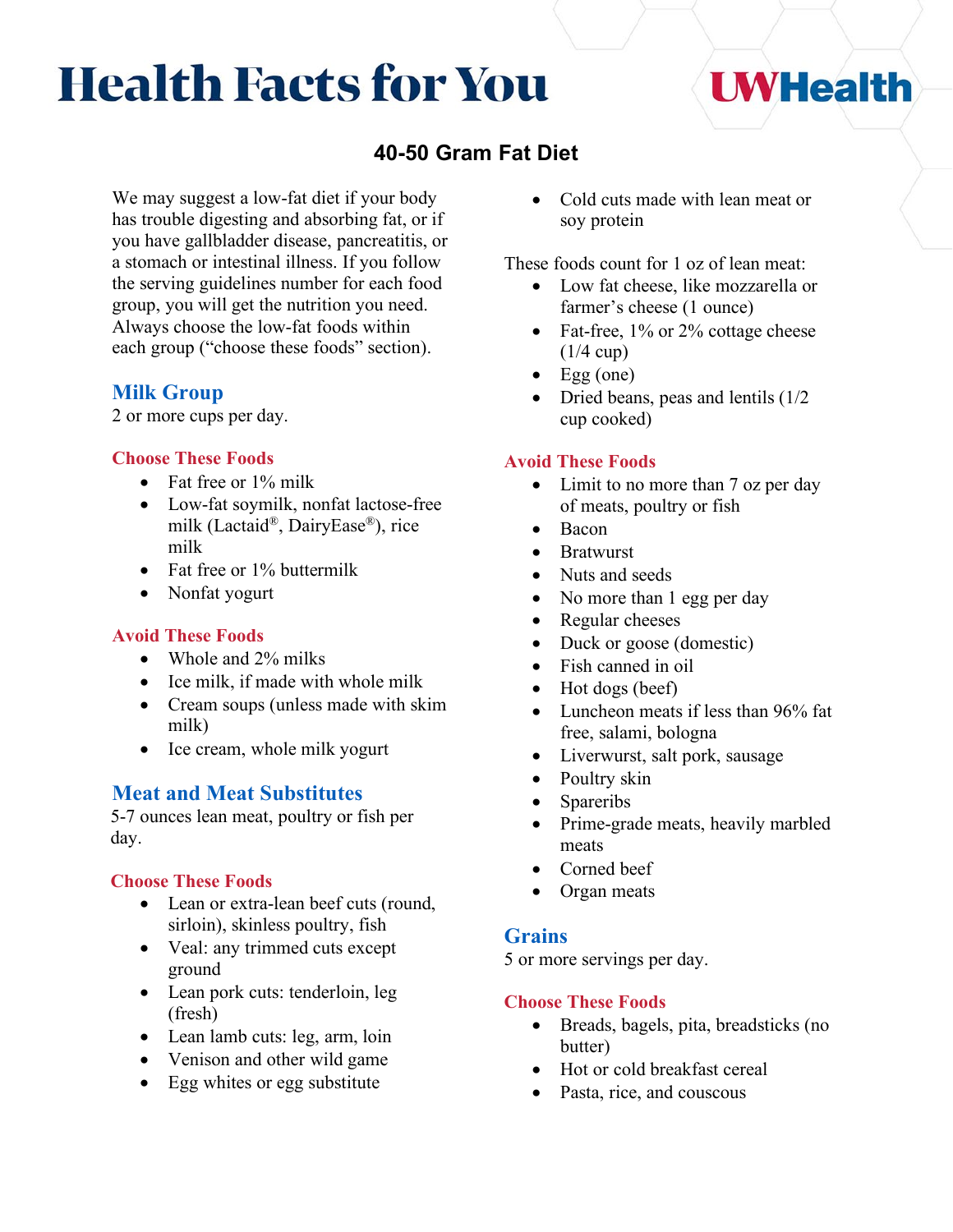- Tortilla (soft shell)
- Fat free or low-fat crackers (check label)
- Pretzels
- Air-popped popcorn
- Cereal and grain products are low in fat and can be used in any amount if no fat has been added

# **Avoid These Foods**

- Biscuits
- Baked items (donuts, cookies, cake, pastries, muffins, sweet rolls croissants, quick breads)
- Waffles and pancakes
- Tortilla (hard shell), corn or potato chips
- Chow mein noodles
- Granola
- Mixes for baked products (unless labeled fat free)

# **Fruits and Vegetables**

4 or more servings per day.

#### **Choose These Foods**

Most fruits and vegetables are low in fat. Use in any amount.

#### **Avoid These Foods**

- Any deep-fried vegetables, like French fries, onion rings or mushrooms
- Coconut, avocados
- Vegetables made with butter, cheese or cream sauce

# **Fats**

Limit to 1-3 servings per day (serving sizes listed).

# **Choose These Foods**

- Mayo  $(1 \text{ tsp})$
- Butter, margarine, shortening or oil  $(1 \text{ tsp})$
- Cream cheese (1 Tbsp)
- Sour cream (2 Tbsp)
- Half and half, cream or non-dairy creamer (2 Tbsp)
- Salad dressing, regular (1 Tbsp)
- Salad dressing, diet (2 Tbsp)
- Olives (5 small)
- Nuts  $(6 \text{ small})$

# **Avoid These Foods**

- Chocolate
- High fat sauces: cheeses, hollandaise, mornay, alfredo, barbecue, béarnaise, cream, and butter
- Chitterlings

# **Desserts**

Limit to 1 per day.

# **Choose These Foods**

- Angel food cake
- Pudding with skim milk
- Fat-free frozen yogurt
- Popsicles or water ices
- Gelatin

# **Avoid These Foods**

- Chocolate candies, caramel, candies with nuts
- Pies, cakes, cookies made with added fat
- Ice cream

# **Other Foods**

These foods contain very small amounts of fat and can be eaten as desired.